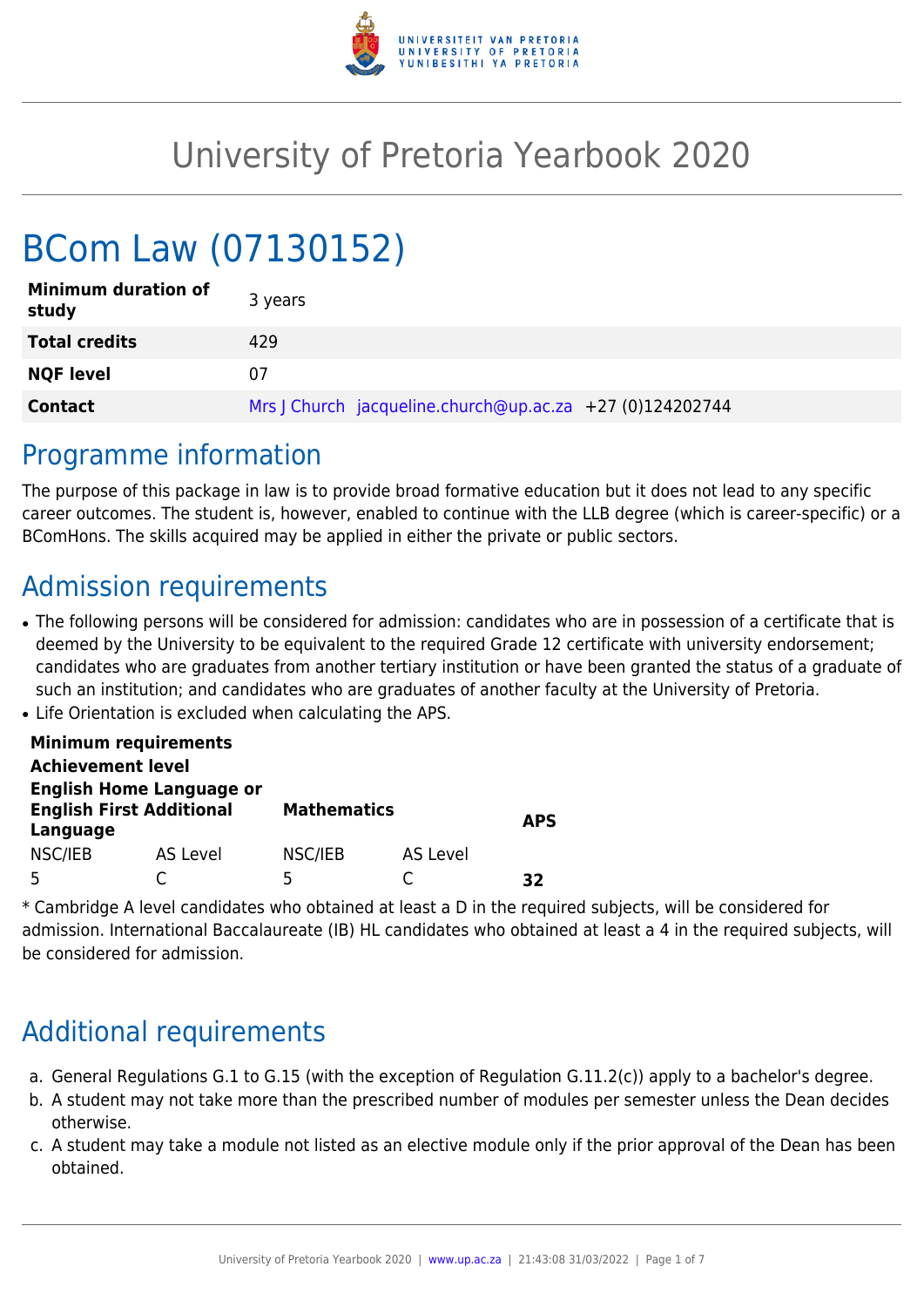

- d. A student who is in possession of a bachelor's degree may not present any modules passed for that degree for another field of specialisation or degree in this Faculty. (See General Regulations G.8 and G.9)
- e. A module already passed may only be repeated with the approval of the Dean.
- f. A module passed may not be taken into account for more than one degree or field of specialisation.
- g. It remains the student's responsibility to ascertain, prior to registration, whether all the modules he/she intends taking can be accommodated in the class, test and examination timetables.
- h. The Faculty of Economic and Management Sciences supports an outcomes-based education system and places a high premium on the development of specific academic competences. Class attendance in all modules and for the full duration of all programmes is therefore compulsory for all students.
- i. The Dean has the right of authorisation regarding matters not provided for in the General Regulations or the Faculty Regulations.

# Other programme-specific information

Credits will increase if Financial accounting is chosen as a major.

**Advisory note**: BCom (Law)-students whose aim it is to obtain an LLB degree, must note that one of the requirements for the LLB degree is a language module from the Faculty of Humanities to the value of 12 credits from the following list: AFR 110, AFR 120, AFR 114, ENG 118, ENG 110, ENG 120.

It is advisable for BCom (Law) students to combine Business management with Economics as a major, Financial accounting with Financial management or alternatively Financial accounting with Taxation.

#### **Note: See the alphabetical list of modules for prerequisites of all modules**

- FRK 122 is a terminating module. If FRK 122 is selected, a candidate will not be able to continue with Accounting at the 200- and 300-level. Also note that FRK 121 may be a prerequisite for a number of other modules (eg FBS 210 and 220) and it is the responsibility of the candidate to ensure that he/she makes the appropriate choice between FRK 121 and 122.
- BCom Law students will only be allowed to take Financial management 210, 220, 310 and 320 (FBS 210, 220, 310 and 320) if Financial accounting is also taken at 200- and 300-level.
- OBS 124 must be taken as an extra module if OBS is taken at 300-level.
- Informatics 281 (extra 3 credits) is compulsory if Financial accounting 311, 321 (FRK 311, 321) are chosen.
- Recommended that students taking If Taxation is taken at 300-levelr FRK 211 and FRK 221.

**Please note**: Students whose aim is to obtain the LLB degree after completion of the BCom in Law degree, is advised to contact the Student Administration of the Faculty of Law for advice on which additional modules may be taken whilst doing their undergraduate study. Please note, however, that permission must be obtained from the Dean of the Faculty of Economic and Management Sciences for extra modules to be taken.

BCom (Law) students who wish to register for additional law modules do so in terms of the Faculty of Law yearbook of the academic year in which they registered for the first time.

#### "Major subject"

To be considered a "major subject" the equivalent of four 14-week modules, including two at 300-level, must be passed provided that:

- a module passed at 300-level shall only be recognised for degree purposes if the corresponding prescribed module(s) at 200-level has/have been passed, unless the Dean decides otherwise;
- the following modules which are offered at 300-level only, are also considered "major subjects": Labour law 311 (ABR 311), Labour relations 320 (ABV 320), and International business management 359 and 369 (OBS 359 and 369); and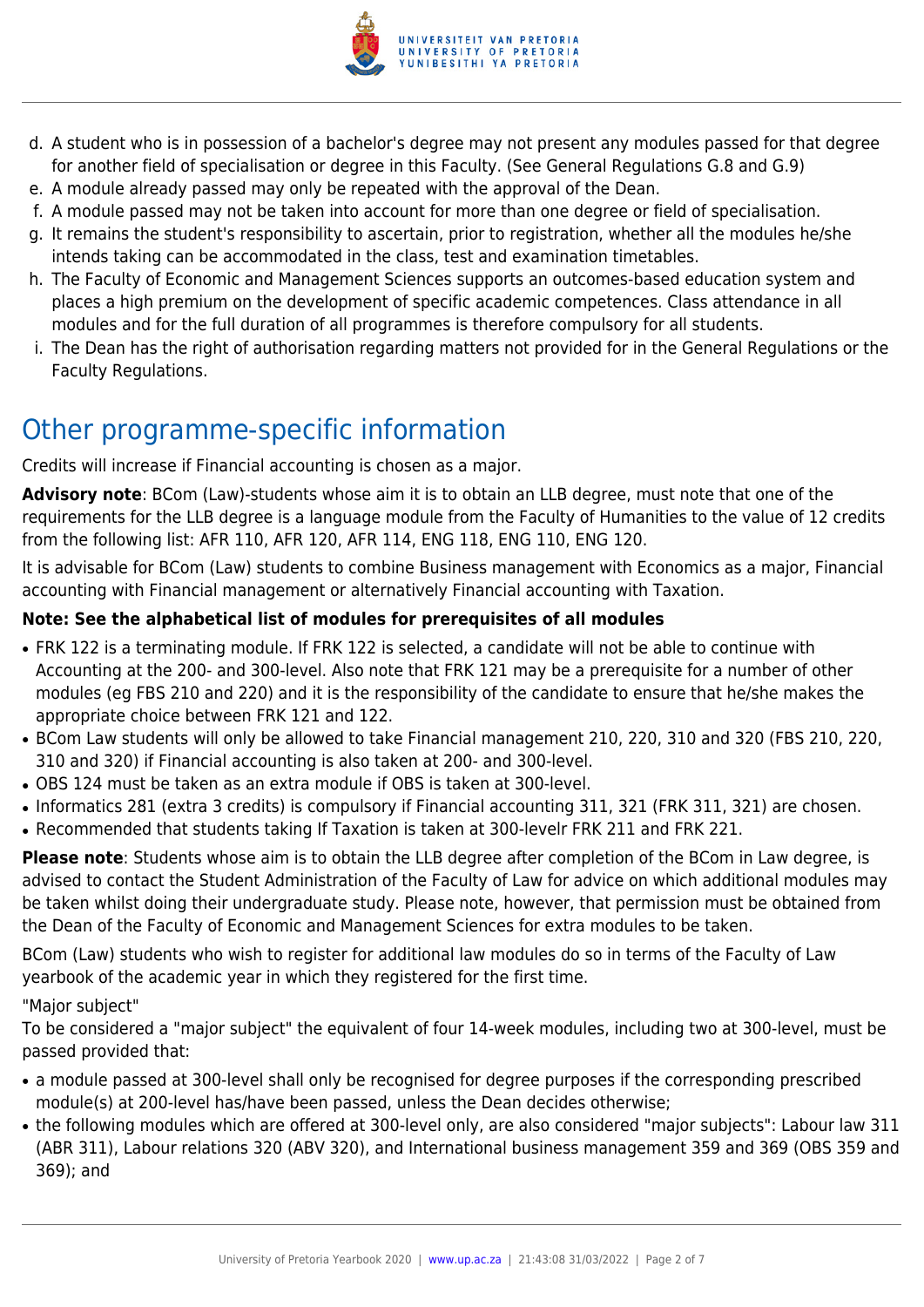

• only two 14-week modules, or the equivalent thereof, that are not preceded by the 100- and 200-level modules, may be taken for degree purposes. In other words, at least four 14-week modules must be taken at 300-level that are preceded by the 100- and 200-level, except for modules offered on 200- and 300-level only.

It is thus the responsibility of students to ensure before registration, that their curricula comply with all the requirements of the applicable regulations.

# Promotion to next study year

According to General Regulation G.3 students have to comply with certain requirements as set by the Faculty Board.

- a. A student must pass at least 4 core semester or 2 core year modules to be admitted to the subsequent year of study.
- b. If a student has passed less than the required minimum of 4 core semester or 2 core year modules, he/she will not be readmitted to the Faculty of Economic and Management Sciences. Such a student may apply in writing to the Faculty's Admissions Committee to be readmitted conditionally – with the proviso that the Admissions Committee may set further conditions with regards to the student's academic progress. The Faculty's Admissions Committee may deny a student's application for readmission.
- c. If a student has been readmitted conditionally, his/her academic progress will be monitored after the first semester examinations to determine whether he/she has complied with the requirements set by the Admissions Committee. If not, his/her studies will be suspended.
- d. A student whose studies have been suspended because of his/her poor academic performance has the right to appeal against the decision of the Faculty's Admissions Committee.
- e. A student may be refused promotion to a subsequent year of study if the prescribed tuition fees are not paid.
- f. A student may be refused admission to the examination, or promotion to a subsequent year of study or promotion in a module (if applicable) if he/ she fails to fulfil the attendance requirements. Class attendance in all modules and for the full duration of all programmes is compulsory for all students.

# Pass with distinction

- a. A degree may be awarded with distinction provided the candidate meets the following criteria:
- i. Completes the degree within three years;
- ii. Obtains a Cumulative Grade Point Average (CGPA) of 75%;
- iii. Repeated passed modules will not be considered. The initial pass mark of module will be used when calculating the GPA.
- b. A degree will only be awarded with distinction to transferees from other degrees in the Faculty of Economic and Management Sciences, other faculties and from other universities who still complete their bachelor degrees within three years (including the years registered for the other degree and credits transferred and recognised).
- c. The GPA will be not be rounded up to a whole number.
- d. Exceptional cases will be considered by the Dean.

## General information

**Minimum requirements for bachelor's degrees; semester and year modules; new regulations**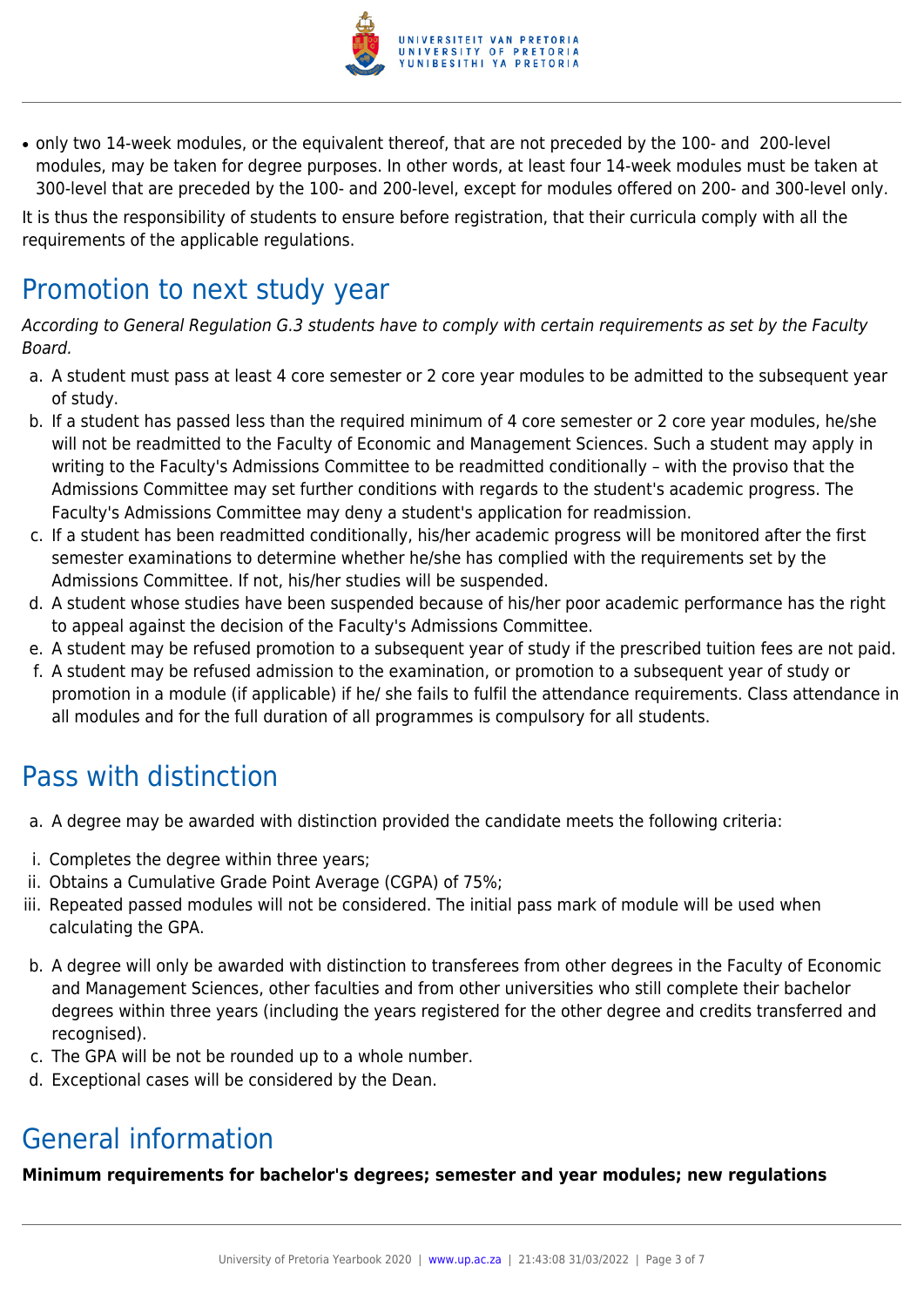

- 1. Students who commenced their studies before 2015 must complete the programme in terms of the curriculum of the year in which they commenced their studies, or in terms of the curriculum of the year in which they switched to their current field of specialisation. Students who prefer to do so may, however, apply to change over to the latest curriculum, but then they should comply with all the requirements thereof and they may not revert to the regulations of an earlier year.
- 2. Students who are registering for a degree programme for the first time from 2015 onward must take the modules indicated under the particular field of specialisation.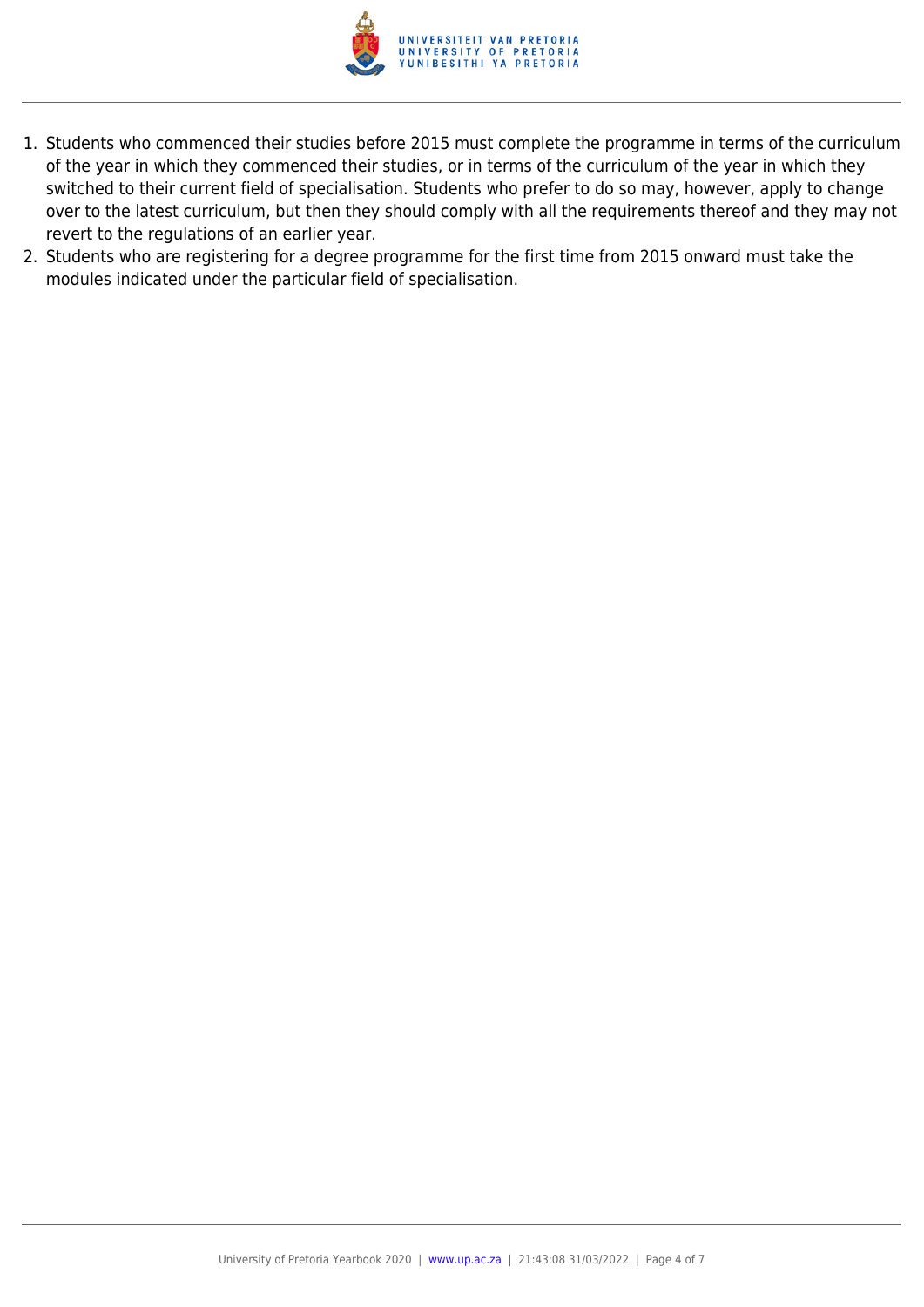

### Curriculum: Year 1

#### **Minimum credits: 149**

#### **Fundamental modules**

[Afrikaans 110](https://www.up.ac.za/yearbooks/2020/modules/view/AFR 110) (AFR 110) - Credits: 12.00 [Afrikaans 114](https://www.up.ac.za/yearbooks/2020/modules/view/AFR 114) (AFR 114) - Credits: 12.00 [Afrikaans 120](https://www.up.ac.za/yearbooks/2020/modules/view/AFR 120) (AFR 120) - Credits: 12.00 [Academic information management 111](https://www.up.ac.za/yearbooks/2020/modules/view/AIM 111) (AIM 111) - Credits: 4.00 [Academic information management 121](https://www.up.ac.za/yearbooks/2020/modules/view/AIM 121) (AIM 121) - Credits: 4.00 [English 110](https://www.up.ac.za/yearbooks/2020/modules/view/ENG 110) (ENG 110) - Credits: 12.00 [English for specific purposes 118](https://www.up.ac.za/yearbooks/2020/modules/view/ENG 118) (ENG 118) - Credits: 12.00 [English 120](https://www.up.ac.za/yearbooks/2020/modules/view/ENG 120) (ENG 120) - Credits: 12.00 [Jurisprudence 110](https://www.up.ac.za/yearbooks/2020/modules/view/JUR 110) (JUR 110) - Credits: 15.00 [Jurisprudence 120](https://www.up.ac.za/yearbooks/2020/modules/view/JUR 120) (JUR 120) - Credits: 15.00 [Academic orientation 107](https://www.up.ac.za/yearbooks/2020/modules/view/UPO 107) (UPO 107) - Credits: 0.00

#### **Core modules**

[Economics 110](https://www.up.ac.za/yearbooks/2020/modules/view/EKN 110) (EKN 110) - Credits: 10.00 [Economics 120](https://www.up.ac.za/yearbooks/2020/modules/view/EKN 120) (EKN 120) - Credits: 10.00 [Financial accounting 111](https://www.up.ac.za/yearbooks/2020/modules/view/FRK 111) (FRK 111) - Credits: 10.00 [Financial accounting 121](https://www.up.ac.za/yearbooks/2020/modules/view/FRK 121) (FRK 121) - Credits: 12.00 [Financial accounting 122](https://www.up.ac.za/yearbooks/2020/modules/view/FRK 122) (FRK 122) - Credits: 12.00 [Informatics 183](https://www.up.ac.za/yearbooks/2020/modules/view/INF 183) (INF 183) - Credits: 3.00 [Business management 114](https://www.up.ac.za/yearbooks/2020/modules/view/OBS 114) (OBS 114) - Credits: 10.00 [Law of persons 110](https://www.up.ac.za/yearbooks/2020/modules/view/PSR 110) (PSR 110) - Credits: 10.00 [Roman law 120](https://www.up.ac.za/yearbooks/2020/modules/view/ROM 120) (ROM 120) - Credits: 10.00 [Statistics 110](https://www.up.ac.za/yearbooks/2020/modules/view/STK 110) (STK 110) - Credits: 13.00 [Statistics 120](https://www.up.ac.za/yearbooks/2020/modules/view/STK 120) (STK 120) - Credits: 13.00

#### **Elective modules**

[Business management 124](https://www.up.ac.za/yearbooks/2020/modules/view/OBS 124) (OBS 124) - Credits: 10.00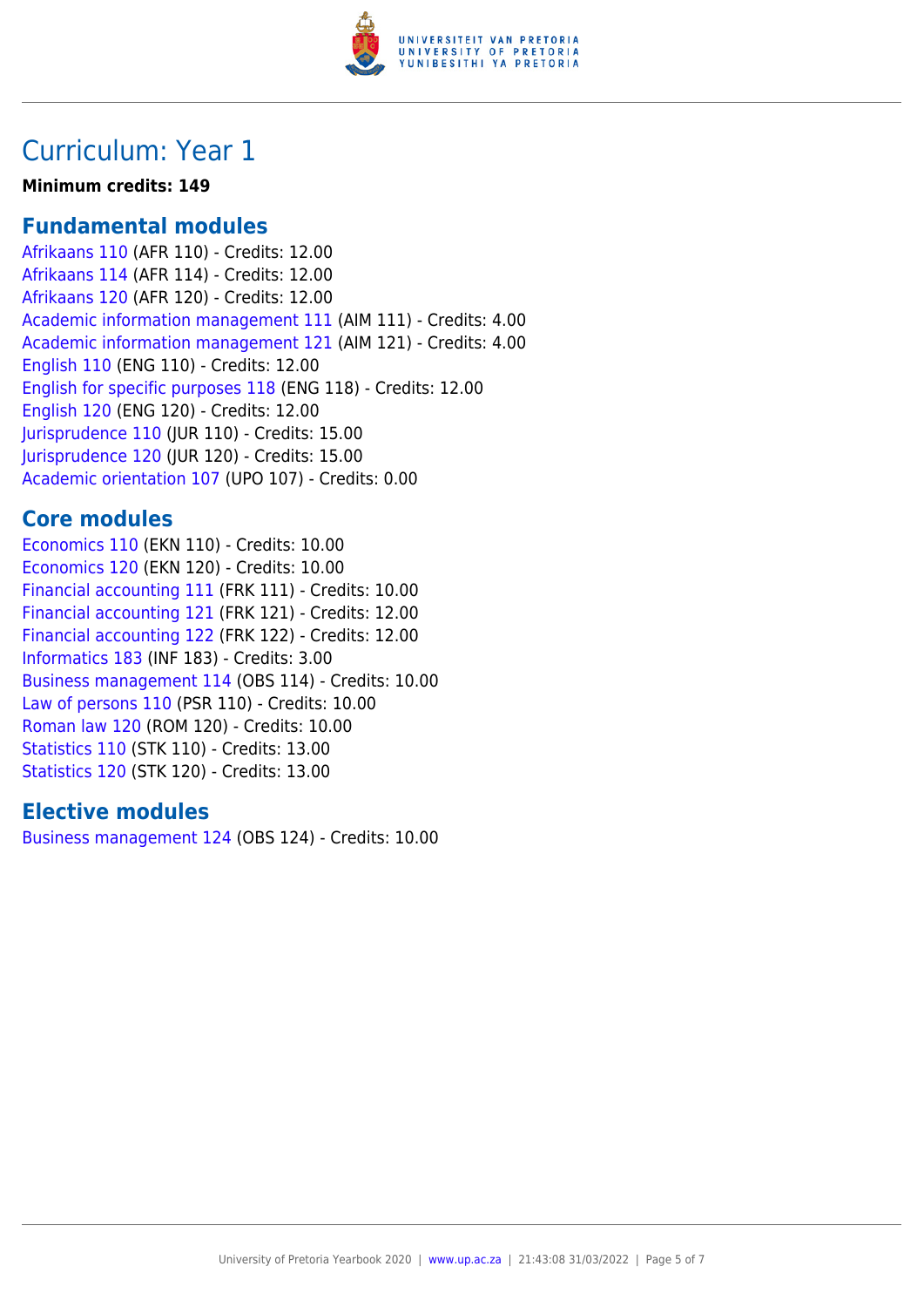

## Curriculum: Year 2

#### **Minimum credits: 124**

#### **Core modules**

[Law of succession 222](https://www.up.ac.za/yearbooks/2020/modules/view/ERF 222) (ERF 222) - Credits: 15.00 [Specific contracts 220](https://www.up.ac.za/yearbooks/2020/modules/view/KTH 220) (KTH 220) - Credits: 15.00 [Law of contract 211](https://www.up.ac.za/yearbooks/2020/modules/view/KTR 211) (KTR 211) - Credits: 15.00 [Consumer protection 220](https://www.up.ac.za/yearbooks/2020/modules/view/VBB 220) (VBB 220) - Credits: 15.00

#### **Elective modules**

[Taxation 200](https://www.up.ac.za/yearbooks/2020/modules/view/BEL 200) (BEL 200) - Credits: 32.00 [Economics 214](https://www.up.ac.za/yearbooks/2020/modules/view/EKN 214) (EKN 214) - Credits: 16.00 [Economics 224](https://www.up.ac.za/yearbooks/2020/modules/view/EKN 224) (EKN 224) - Credits: 16.00 [Economics 234](https://www.up.ac.za/yearbooks/2020/modules/view/EKN 234) (EKN 234) - Credits: 16.00 [Economics 244](https://www.up.ac.za/yearbooks/2020/modules/view/EKN 244) (EKN 244) - Credits: 16.00 [Financial management 210](https://www.up.ac.za/yearbooks/2020/modules/view/FBS 210) (FBS 210) - Credits: 16.00 [Financial management 220](https://www.up.ac.za/yearbooks/2020/modules/view/FBS 220) (FBS 220) - Credits: 16.00 [Financial accounting 211](https://www.up.ac.za/yearbooks/2020/modules/view/FRK 211) (FRK 211) - Credits: 16.00 [Financial accounting 221](https://www.up.ac.za/yearbooks/2020/modules/view/FRK 221) (FRK 221) - Credits: 16.00 [Business management 210](https://www.up.ac.za/yearbooks/2020/modules/view/OBS 210) (OBS 210) - Credits: 16.00 [Business management 220](https://www.up.ac.za/yearbooks/2020/modules/view/OBS 220) (OBS 220) - Credits: 16.00 [Statistics 210](https://www.up.ac.za/yearbooks/2020/modules/view/STK 210) (STK 210) - Credits: 20.00 [Statistics 220](https://www.up.ac.za/yearbooks/2020/modules/view/STK 220) (STK 220) - Credits: 20.00